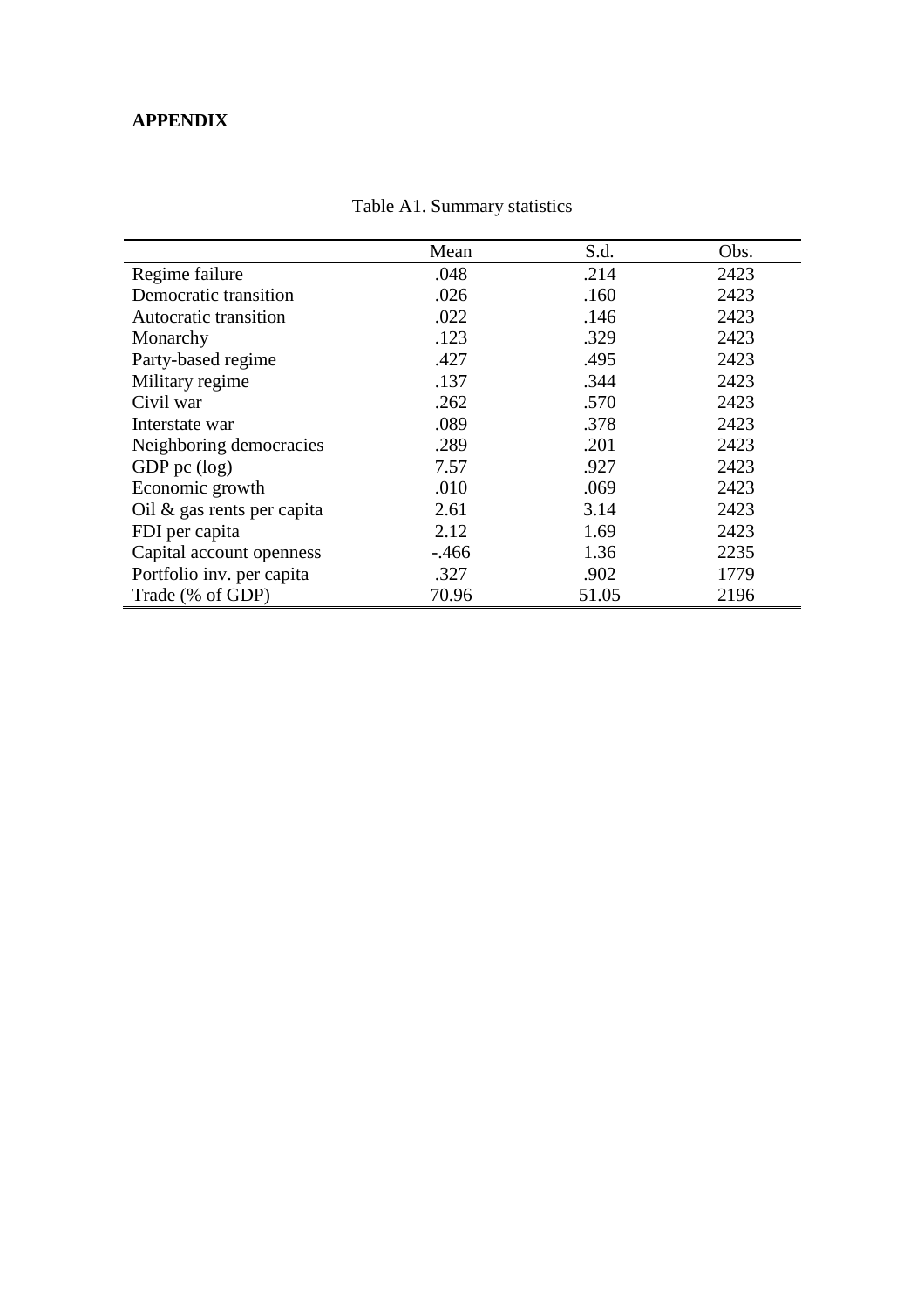|                           | All regime failures<br>Democratic transitions |           |           |            | Autocratic transitions |           |            |            |           |          |           |            |
|---------------------------|-----------------------------------------------|-----------|-----------|------------|------------------------|-----------|------------|------------|-----------|----------|-----------|------------|
|                           | (1)                                           | (2)       | (3)       | (4)        | (5)                    | (6)       | (7)        | (8)        | (9)       | (10)     | (11)      | (12)       |
| Monarchy                  | $-1.36+$                                      | $-2.36**$ | 0.13      | 0.16       | $-2.04$                | $-2.74*$  | $0.12*$    | 0.080      | $-0.90$   | $-2.25*$ | 0.0053    | 0.076      |
|                           | (0.74)                                        | (0.88)    | (0.081)   | (0.10)     | (1.41)                 | (1.38)    | (0.055)    | (0.058)    | (0.77)    | (1.14)   | (0.048)   | (0.10)     |
| Party-based regime        | $-0.65*$                                      | $-1.02**$ | 0.067     | 0.0048     | $-1.14+$               | $-0.98$   | $0.060*$   | 0.044      | $-0.31$   | $-1.09*$ | 0.0072    | $-0.039$   |
|                           | (0.33)                                        | (0.37)    | (0.045)   | (0.074)    | (0.58)                 | (0.61)    | (0.025)    | (0.031)    | (0.43)    | (0.50)   | (0.039)   | (0.071)    |
| Military regime           | $1.26**$                                      | $1.10**$  | 0.083     | 0.081      | $2.18**$               | $1.80**$  | $0.12**$   | $0.13*$    | $-0.026$  | 0.19     | $-0.040$  | $-0.047$   |
|                           | (0.32)                                        | (0.33)    | (0.064)   | (0.098)    | (0.52)                 | (0.51)    | (0.038)    | (0.052)    | (0.42)    | (0.52)   | (0.051)   | (0.086)    |
| Civil war                 | 0.18                                          | 0.067     | $0.029*$  | $0.032*$   | $-0.092$               | $-0.24$   | $-0.00033$ | 0.0014     | $0.58**$  | $0.54*$  | $0.030*$  | $0.031*$   |
|                           | (0.26)                                        | (0.19)    | (0.014)   | (0.014)    | (0.43)                 | (0.38)    | (0.0099)   | (0.012)    | (0.21)    | (0.27)   | (0.013)   | (0.012)    |
| Interstate war            | 0.033                                         | $0.55*$   | 0.016     | $0.050**$  | 0.11                   | 0.40      | $0.018+$   | $0.022+$   | $-0.15$   | 0.54     | $-0.0025$ | $0.029+$   |
|                           | (0.37)                                        | (0.26)    | (0.024)   | (0.017)    | (0.42)                 | (0.42)    | (0.0093)   | (0.011)    | (0.50)    | (0.46)   | (0.022)   | (0.016)    |
| Neighboring               | $1.84**$                                      | $1.96**$  | $0.23**$  | $0.19*$    | $1.88+$                | $2.16*$   | $0.18**$   | $0.17+$    | $2.13**$  | 1.36     | 0.054     | 0.022      |
| democracies               |                                               |           |           |            |                        |           |            |            |           |          |           |            |
|                           | (0.57)                                        | (0.52)    | (0.087)   | (0.095)    | (0.99)                 | (1.04)    | (0.069)    | (0.085)    | (0.75)    | (1.20)   | (0.058)   | (0.056)    |
| GDP pc (log)              | $-0.26$                                       | $-0.058$  | $-0.026$  | $-0.082*$  | 0.39                   | $0.48+$   | $-0.0057$  | $-0.011$   | $-1.19**$ | $-0.76+$ | $-0.020$  | $-0.071**$ |
|                           | (0.23)                                        | (0.22)    | (0.023)   | (0.032)    | (0.27)                 | (0.29)    | (0.019)    | (0.024)    | (0.33)    | (0.41)   | (0.015)   | (0.023)    |
| Economic growth           | $-4.08+$                                      | $-4.94*$  | $-0.24*$  | $-0.24*$   | $-3.41+$               | $-4.98+$  | $-0.13+$   | $-0.15+$   | $-3.31+$  | $-3.91$  | $-0.12+$  | $-0.083$   |
|                           | (2.39)                                        | (2.00)    | (0.10)    | (0.11)     | (1.92)                 | (2.80)    | (0.069)    | (0.086)    | (1.86)    | (2.69)   | (0.067)   | (0.058)    |
| Oil & gas rents per       | $-0.081$                                      | $-0.10+$  | 0.0089    | 0.0096     | $-0.15+$               | $-0.13$   | 0.013      | 0.012      | 0.028     | $-0.13$  | $-0.0036$ | $-0.0019$  |
| capita                    |                                               |           |           |            |                        |           |            |            |           |          |           |            |
|                           | (0.053)                                       | (0.056)   | (0.0094)  | (0.0099)   | (0.088)                | (0.086)   | (0.0077)   | (0.0075)   | (0.088)   | (0.10)   | (0.0038)  | (0.0050)   |
| FDI per capita            | $-0.13$                                       | $-0.086$  | $-0.0024$ | $-0.00067$ | $-0.29*$               | $-0.26+$  | $-0.0070+$ | $-0.0081+$ | 0.077     | 0.20     | 0.0046    | $0.0074*$  |
|                           | (0.10)                                        | (0.11)    | (0.0043)  | (0.0054)   | (0.13)                 | (0.13)    | (0.0038)   | (0.0047)   | (0.18)    | (0.19)   | (0.0031)  | (0.0036)   |
| Capital account           | 0.100                                         |           | $-0.0037$ |            | 0.088                  |           | 0.0034     |            | 0.14      |          | $-0.0071$ |            |
| openness                  |                                               |           |           |            |                        |           |            |            |           |          |           |            |
|                           | (0.090)                                       |           | (0.0071)  |            | (0.14)                 |           | (0.0061)   |            | (0.11)    |          | (0.0057)  |            |
| Portfolio inv. per capita |                                               | $-0.39$   |           | $-0.0033$  |                        | $-0.24$   |            | $-0.00084$ |           | $-1.54$  |           | $-0.0025$  |
|                           |                                               | (0.30)    |           | (0.0073)   |                        | (0.36)    |            | (0.0068)   |           | (1.02)   |           | (0.0025)   |
| Trade (% of GDP)          |                                               | 0.000079  |           | 0.00056    |                        | $-0.0065$ |            | 0.000096   |           | 0.0058   |           | $0.00046+$ |
|                           |                                               | (0.0038)  |           | (0.00040)  |                        | (0.0057)  |            | (0.00026)  |           | (0.0060) |           | (0.00027)  |
| Constant                  | $-2.10$                                       | $-3.70**$ | $-0.0059$ | 0.29       | $-6.95**$              | $-7.20**$ | $-0.042$   | $-0.016$   | 2.77      | $-0.90$  | 0.036     | $0.31+$    |
|                           | (1.43)                                        | (1.41)    | (0.17)    | (0.24)     | (2.07)                 | (2.26)    | (0.13)     | (0.18)     | (2.08)    | (2.45)   | (0.11)    | (0.17)     |
| Regime duration           | Y                                             | Y         | Y         | Y          | Y                      | Y         | Y          | Y          | Y         | Y        | Y         | Y          |
| polynomials               |                                               |           |           |            |                        |           |            |            |           |          |           |            |
| Decade dummies            | Y                                             | Y         | Y         | Y          | Y                      | Y         | Y          | Y          | Y         | Y        | Y         | Y          |
| Unit effects              | <b>RE</b>                                     | RE        | $\rm FE$  | FE         | RE                     | RE        | ${\rm FE}$ | FE         | RE        | RE       | FE        | FE         |
| Observations              | 2235                                          | 1687      | 2235      | 1687       | 2235                   | 1687      | 2235       | 1687       | 2235      | 1687     | 2235      | 1687       |
| N° of countries           | 102                                           | 96        | 102       | 96         | 102                    | 96        | 102        | 96         | 102       | 96       | 102       | 96         |
| Log-likelihood            | $-387.3$                                      | $-289.5$  | 409.7     | 322.3      | $-235.4$               | $-184.8$  | 1023.5     | 755.1      | $-202.3$  | $-143.3$ | 1281.0    | 1025.1     |

Table A2. Robustness checks: additional controls, random and fixed-effects models

Clustered standard errors in parentheses except in model 10, which is estimated using random-effects logit due to non-convergence of the GLM. Personalist regimes and the 2000s decade are the excluded categories.  $+p < 0.10, \pm p < 0.05, \pm \pm p < 0.01.$